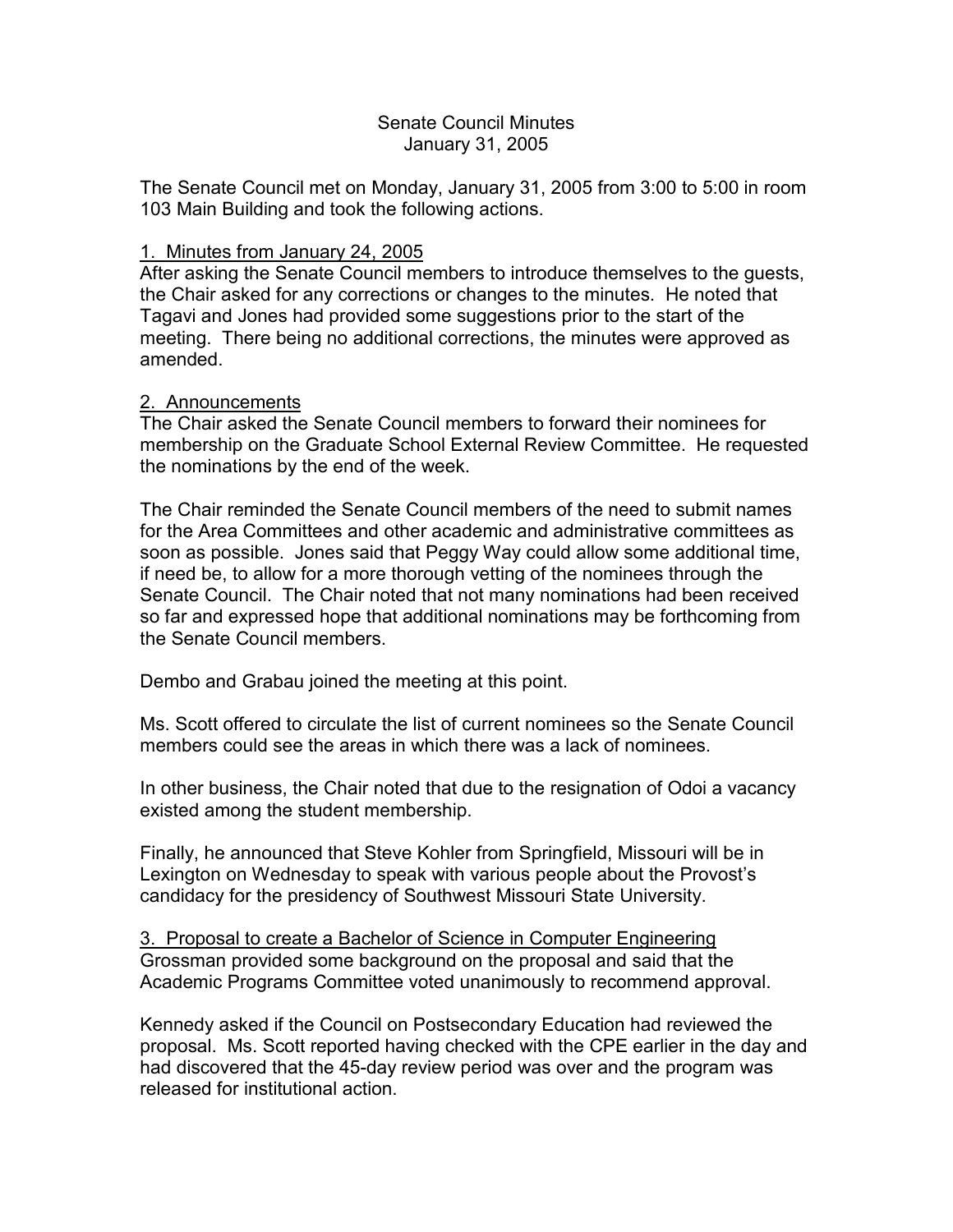Jones asked if the proposal reviewed by the CPE was the same proposal that was before the Senate Council or if alterations had occurred. Singh replied that no changes had occurred since 2003 and, therefore, the two proposals under review were the same.

Grossman made a **motion** to approve the proposal. Cibull **seconded** the motion.

Bailey asked for an explanation of the differences between Computer Science, Electrical Engineering and Computer Engineering. Dietz replied that Computer Science deals primarily with the science aspects of computer systems and included things like concrete math, language theory and computability theory and involved math and high-level programs. He said Electrical Engineering is more involved in digital logic and circuitry, but that a large gap exists between the two. He suggested that Computer Engineering bridged that gap by including things like computer architecture, higher level system design and software design while also addressing the interface issues between hardware and software.

Tagavi asked what course prefix the proposed program planned to use. Donohue said they planned to use the courses that already existed. Dietz added that the prefix of CPE had been used during the planning phases of the proposal but that the current courses would be used as a compromise between the two departments.

Bailey asked if there was a possibility that students may misunderstand the nature of the departments and the courses. Donohue noted that confusion occurred with the current programs and that web advertising and advising helped students find the right program. Dietz added that the curriculum of the proposed program was designed to accommodate students who wished to transfer to either Computer Science or Electrical Engineering without losing the majority of their credits.

Grossman asked when the program would apply for accreditation. Donohue replied that the program was required to graduate its first students before applying for accreditation.

Seven Senate Council members voted in favor of the motion, which **passed** without dissent. The Chair thanked the faculty from Engineering and they departed.

4. Proposed name change of Geology to Earth and Environmental Sciences Bailey provided some history of the item and discussed the deliberations of the Academic Organization and Structure committee. He noted that the word "environment" is often a lightning rod for discussion and potential conflict so the committee asked Geology for additional materials from other departments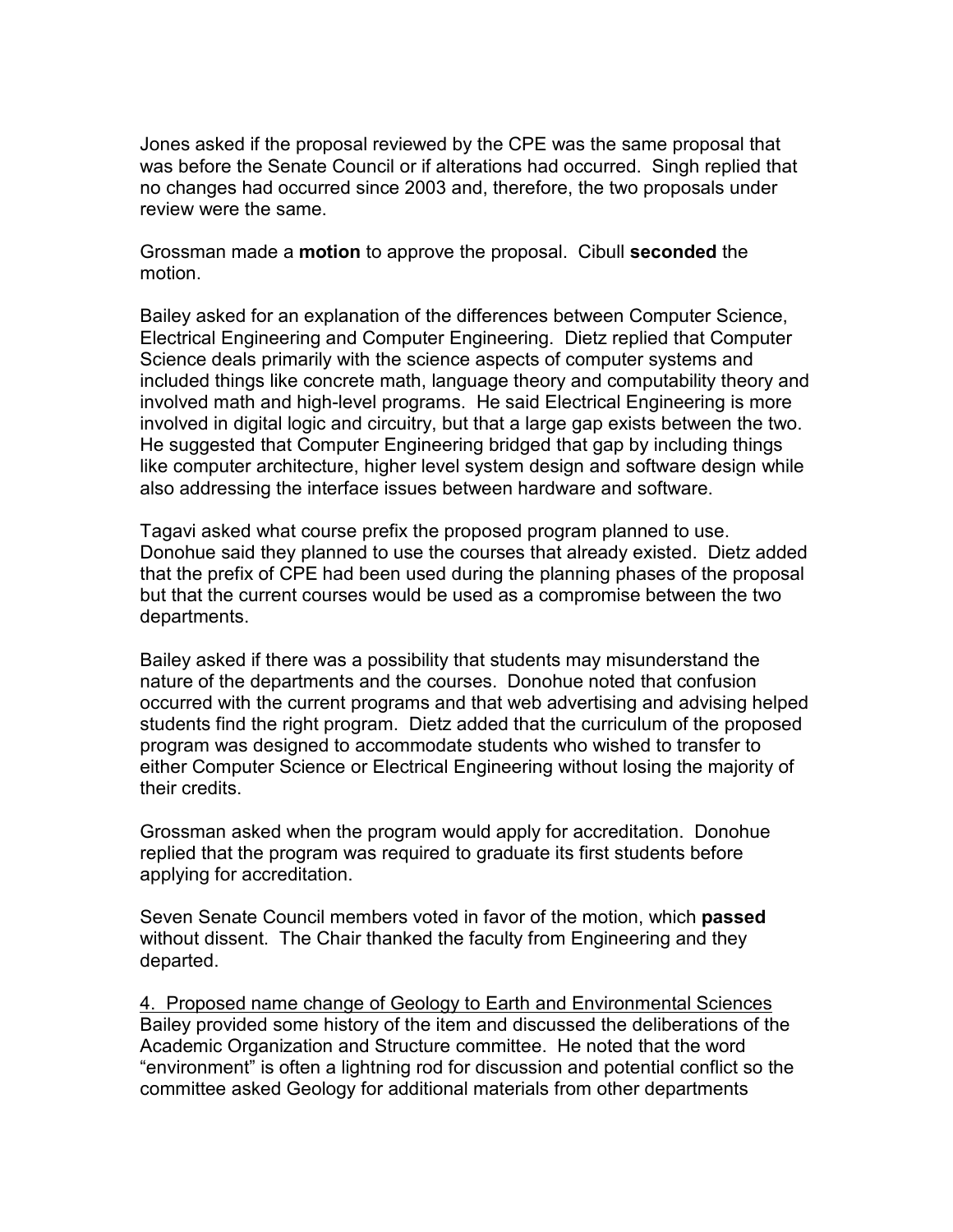regarding their thoughts and concerns about the proposed change. He noted that despite the note from Associate Dean Cox in the College of Agriculture, some of the faculty had not been consulted and the committee had been interested in hearing the perspective of that group. He noted that the former Department of Agronomy, now Plant and Soil Sciences, spoke very strongly against the name change. He concluded by saying that despite the concerns of various groups his committee felt that the name change would be advantageous to the department and would aid them in their efforts to recruit faculty and students.

Ettensohn provided some additional background on the proposal, noting it originated in 1998 but was rejected by Chancellor Zinser. He said the primary reason to change the name was that the nature of the work being done by the department faculty had changed dramatically over time from a profit-oriented and somewhat exploitative field to being more concerned with the study of the earth as a system and the remediation of ills that resulted from geological cultural misuse. He said that a majority of the department's activities falls under the environmental rubric. Ettensohn added that he didn't feel that the name change would provide undue competition with Agriculture, especially since the program was so small that it could not accommodate many more students. He spoke of the program's collaborative philosophy, noting that due to its specialized equipment it is frequently called upon to work with a variety of departments and organizations.

Tagavi noted that he was surprised that the proposed name change did not require the approval of the Undergraduate Council since that body represents a variety of constituencies. Aside from that point, Tagavi suggested the department change its name to Earth and Geo-environmental Sciences. Ettensohn said that he could not approve that suggestion but would need to discuss it with his faculty. He said he liked the suggestion but could not comment for the whole department.

Grabau said he was surprised that the Associate Dean and Dean would say that Agriculture did not object to the proposal while opposition clearly existed. He said that he had clarified the Dean's comments earlier and understood that he was making an effort to not "mark out turf." Bailey said he had spoken with Cox who agreed she might have been hasty in her response.

Grabau said that there were a variety of initiatives coming forward in the College of Agriculture, including the potential formation of a School for Natural Resources or School of Environmental Sciences. He suggested both names included significant units across the college that may be moved to those schools as departments or parts of departments and added that external entities from outside the college which were interested in collaborating may be included as well. He noted that the Dean was very much in favor of creating this sort of school.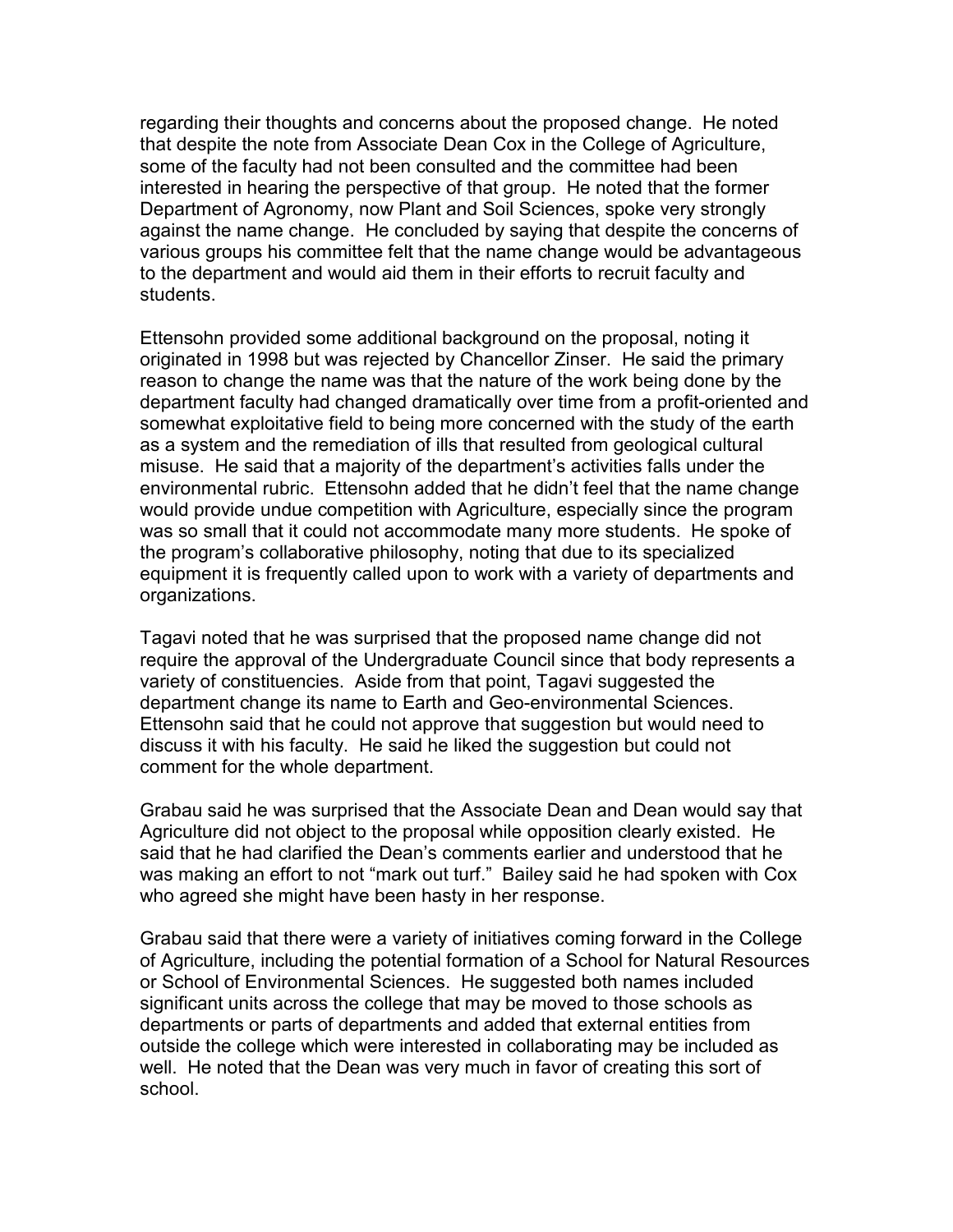Grabau went on to say that another initiative that is forthcoming involves considerable discussion for the creation of an undergraduate major across colleges that would be called Environmental Sciences. He said that while such a major may involve Geology it will also involve a variety of other programs in an interdisciplinary effort. He noted significant objection in his department to this proposal.

Bailey said his concern with the proposal was what was meant by "environmental." He noted that several departments suffered under generic misnomers and said that if the proposal was denied because "environment" was a protected word then all proposals that contained that word would continually be denied. He said in the end that he believed that the approval of the proposal was better for the faculty and students.

The Chair asked if Grabau was in favor of Tagavi's suggestion. He explained why he understood the various perspectives presented and stated his own interest in preserving the multidisciplinary nature of the word "environment". Grabau replied that he thought Plant and Soil Sciences would view Tagavi's suggestion more favorably. Grossman asked if the newly-proposed name could be expedited if the Geology faculty were in favor of it. The Chair replied that a shorter route to the Senate Council could be arranged if the proposal was amended at this stage.

Bailey said that the Academic Organization and Structure committee recommended approval. Grossman made a **motion** to table the proposal pending discussion in Geology to determine if Earth and Geo-Environmental Sciences is an acceptable alternative. Cibull **seconded** the motion. Seven Senate Council members voted in favor of the motion to table, which **passed** without dissent. Tagavi did not vote.

Dembo asked if there was anything peculiar to the department or its mission that required it to reside in the College of Arts and Sciences. Ettensohn replied that in some other institutions Geology is housed in Engineering while in others it belongs to a College of Earth Systems. He said the issue of location within the institution had arisen before, adding that in order to move there would need to be a college that would be interested in absorbing Geology and Arts and Science would have to agree to the move. He said that while there were reasons to remain in Arts and Sciences there were also probably other reasons to belong to a different college.

The Chair thanked the various Senate Council members for their input and asked Ettensohn to discuss the newly-proposed name with his faculty. He said that while the Senate Council was sympathetic for the need for a name change it hesitated to send the current proposal forward with a positive recommendation to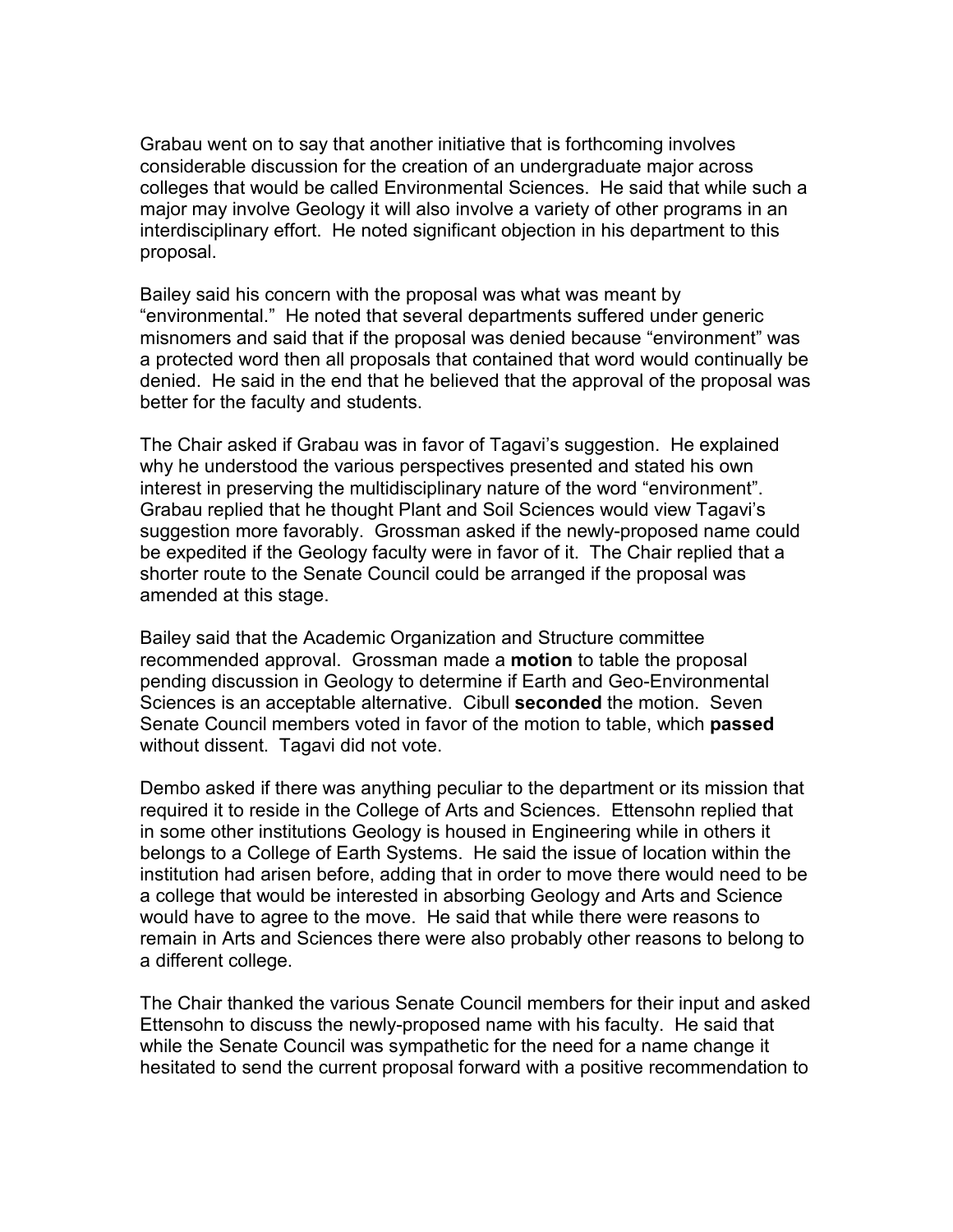the Senate under the circumstances that have been articulated. The Chair thanked Ettensohn and he departed.

5. Replacement nominees for Medical Center Clinical Sciences Area Committee Jones noted a need to send at least two nominees forward but said the Senate Council could elect to forward all three names. He noted that Okeson was a member of the Senate Advisory Committee on Privilege and Tenure and should therefore not serve on the Area Committee. While Ms. Scott checked the membership of the SACPT several members of the Senate Council noted that the other two nominees held administrative posts in their departments or divisions and were therefore ineligible to serve.

Cibull suggested Doug Damm or Jeff Dembo from Dentistry should serve on the committee until the usual new round of appointments can be made in August. Tagavi made a **motion** to submit those two names as nominees. Jones **seconded** the motion, which passed without dissent. Ms. Scott will thank Dentistry for the submission of nominees and will explain why different names are going forward to Administration for consideration.

# 6. Proposed Authorship Guidelines

The Chair welcomed EVPR Baldwin. He reviewed the history of the proposal for the benefit of the new members and reiterated some of the concerns expressed by the Senate Council during its previous meeting on this issue. He noted, in particular, that he was uncertain as to the origin of the proposal and asked Baldwin to provide some background and thanked her for meeting to discuss the guidelines.

Baldwin said that it was important to understand the context in which the document came forward. She said that while the University is required by federal law to have a management plan for research misconduct it was not required to have a policy regarding authorship disputes. She noted that when such disputes arise the Office of Research Integrity receives inquiries and is left without an answer for callers. Baldwin said there was a need to provide guidance during such disputes. She said her office had reviewed the existing policies of journals, associations and other Universities and had distilled those policies into a list of common points to consider. She reiterated that the document just provided points to consider and was not being proposed as a new policy. Baldwin then provided an amended version of the circulated version, which the Senate Council members took a moment to review.

Grabau returned to the meeting at this point, having previously departed the room with Ettensohn.

Baldwin noted that the revised version was less elaborate regarding disputes and added that the document was intentionally flexible since not every single type of authorship dispute could be imagined. Bailey expressed concern about the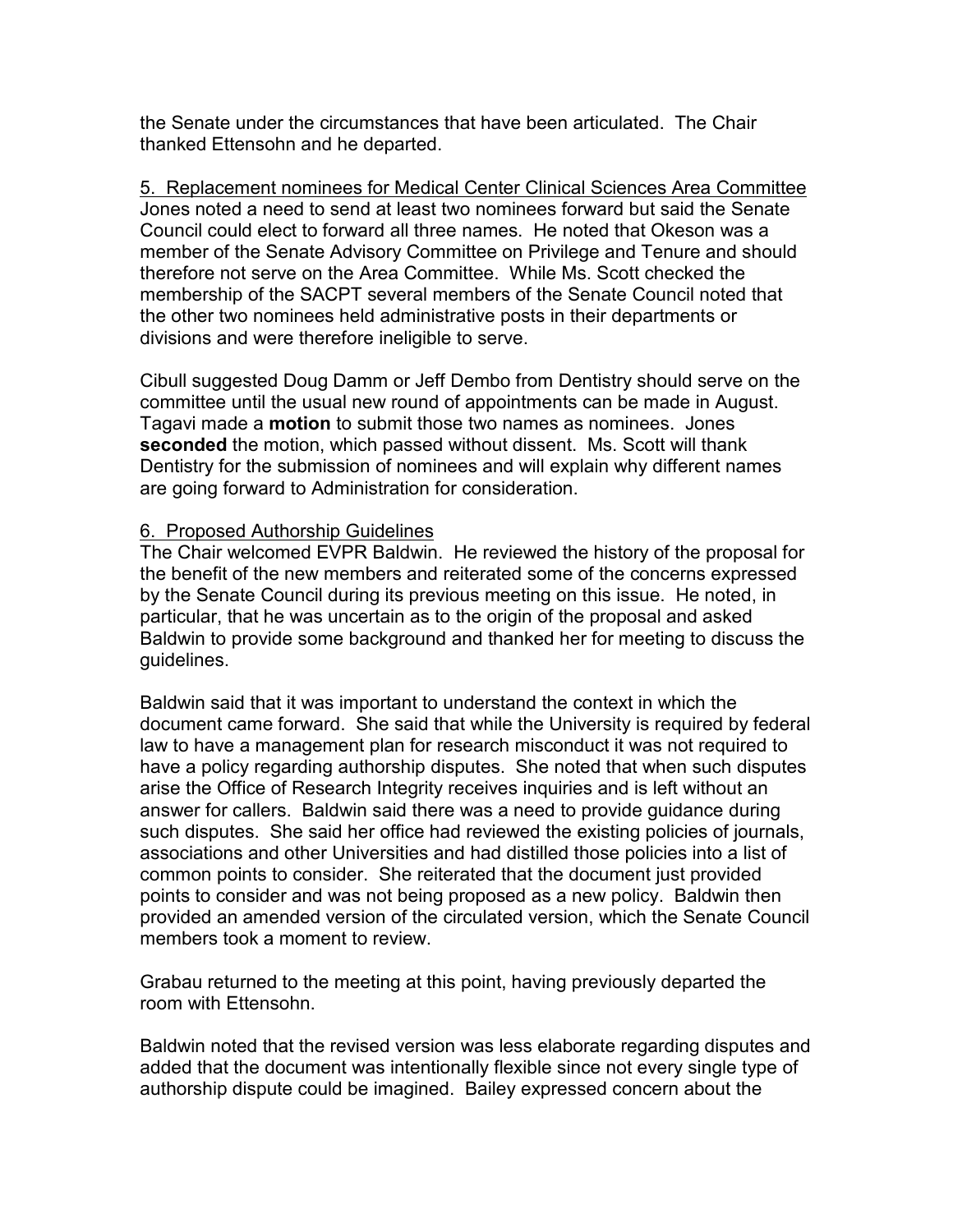language suggesting cases would be forwarded to a particular office for final decision and said he was glad to see that language removed. He asked, though, why Baldwin was interested in being involved in the conflict resolution process. Baldwin said she wasn't necessarily interested in having conflicts end up in her office but noted that since she was proposing some points to consider it seemed likely that issues would settle in her office. She asked Bailey what he proposed. Bailey suggested removing the whole sentence about "if disputes arise and fail to be resolved." He spoke against having the Administration involved in the resolution process and suggested the document should simply be provided as a service to those who might be experiencing an authorship conflict.

Tagavi suggested that perhaps the department chair could appoint an arbiter who would be agreed-upon by all co-authors and who would be a member of the faculty. Baldwin said she preferred to keep the language flexible since such a wide variety of cases could arise. Thelin asked what would happen if the authors are from different institutions. Baldwin replied that a case like that had arisen just recently and she had served in a mediation role to resolve the dispute.

Grossman agreed that the conflict resolution shouldn't be codified into legal process, noting that journals frequently have their own criteria to resolve disputes.

Tagavi asked that the comments he circulated earlier be added to the minutes. He also noted that the first hotlink in the document is inactive and that there is a newer version of the document mentioned in the second link. He also questioned the appropriateness of using the word "primary" and suggested removing it from the first sentence.

Jones suggested that if some other group besides the authors themselves became involved in resolving the dispute then perhaps they could seek the services of some local faculty group, like the Senate Advisory Committee on Privilege and Tenure, since such disputes could involve issues regarding privilege.

Cibull asked what action was expected of the Senate Council since the proposed policy had been amended to be points to be considered. He asked if the question was merely regarding who should be included if the conflicts were unresolved. The Chair replied that the crux of the question did revolve around that point. Cibull suggested that an arbitration committee appointed by the Provost could hear those cases. He thought it would be more useful to have the arbitration in the hands of the peers of the authors rather than be adjudicated from above.

The Chair suggested that "adjudication" might be too strong a word and suggested that the relevant Dean, faculty group or EVPR could play a mediating role. Cibull reiterated the point that faculty should be put in the position of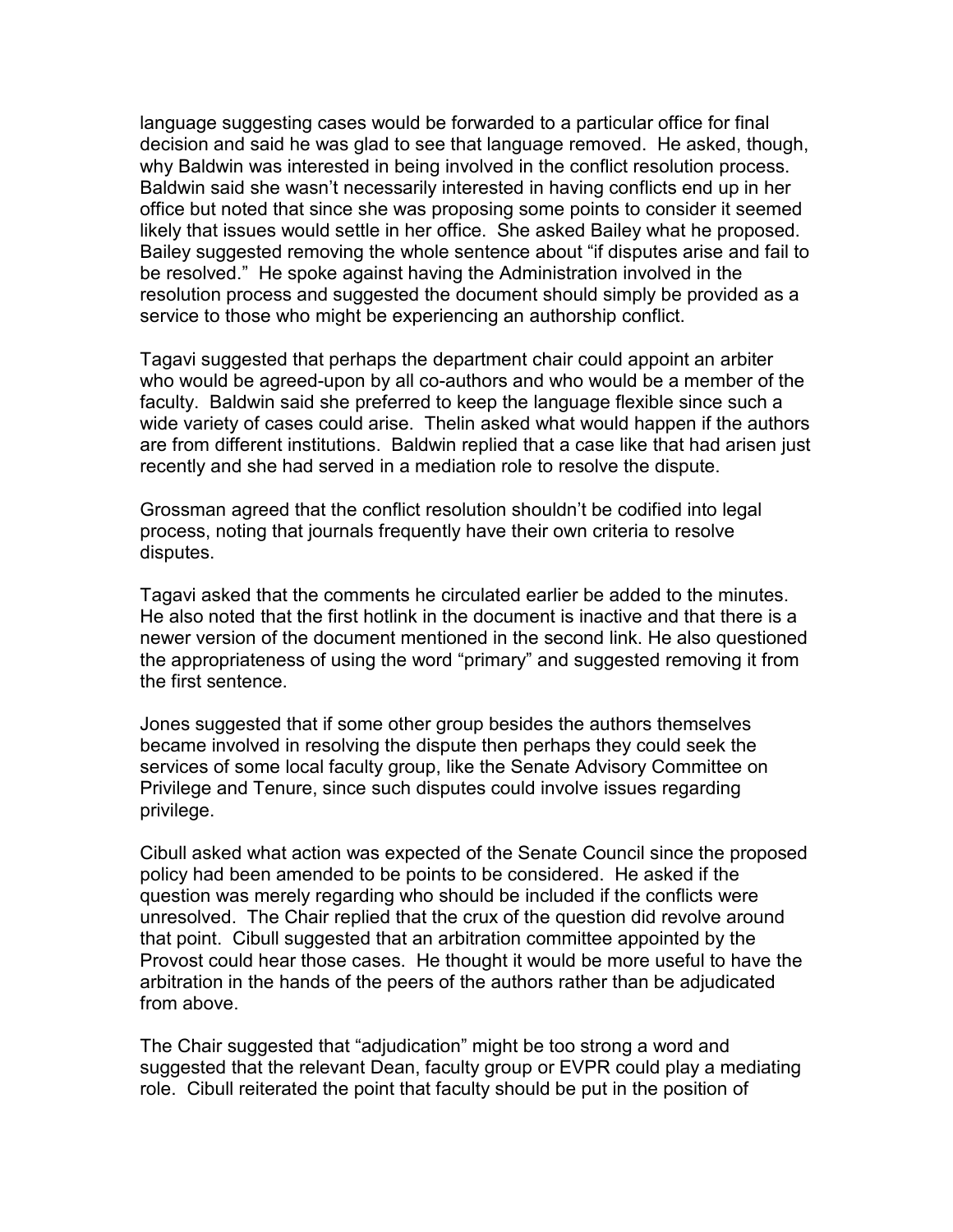serving as mediator or arbiter rather than having Administration serve in that capacity. Baldwin noted that the document said her office would be consulted, not that it would necessarily make a decision. She added that she liked the flexibility in that language since it allowed for a wide range of possible outcomes.

Jones suggested including the Provost in the wording regarding consultation. Baldwin said she would ask the Provost if he would agree to that suggestion. She added that she would like it if the points to consider were broadly accepted across campus, but that her primary goal was to ensure that her office and the people who were in Research knew how to direct callers who experience authorship conflicts.

Grossman suggested that the three points regarding the definition of authorship should be "or" statements rather than "and" statements. Jones suggested that graduate students, for example, might participate in items one, three and four but not necessarily two. Grossman said that anybody who does items one and two should qualify as authors and should therefore be allowed to do items three and four. Baldwin disagreed, stating that if those items change then the document would contain points she would not wish to promote. She added that authors should participate in all four items. Lesnaw and Cibull agreed.

The Chair noted that the revised draft had just been received and asked if the Senate Council members preferred to continue the conversation on the listserv or if they were ready to vote for or against endorsement of the points to consider. Jones asked where the document would go next, if approved. Baldwin said she would post it to the Research web site and would certainly invite others to provide links to it on their sites as well. She reiterated that the document was intended merely to provide points to consider and was a document about principle.

Bailey spoke in favor of endorsing the document, noting that it will serve a useful purpose without being overly legalistic. Jones asked Baldwin how she'd like the Senate Council to proceed. Baldwin replied that she hoped to be able to say that the document had been reviewed and endorsed by the Senate Council.

Bailey made a **motion** to endorse the EVPR to provide a service of arbitration on authorship for various parties that are based on this document. Tagavi **seconded** the motion. Lesnaw suggested the friendly **amendment** "endorse this document as amended." Bailey expressed concern that such an amendment would preclude Baldwin from amending the document in the future and did not accept the amendment as friendly. Cibull suggested the friendly **amendment** to "endorse the EVPR's creation of points to consider to address authorship disputes." Bailey accepted Cibull's amendment and Tagavi's second stood. The motion **passed** without dissent. Baldwin thanked the Senate Council members and encouraged them to e-mail her with other suggestions or concerns.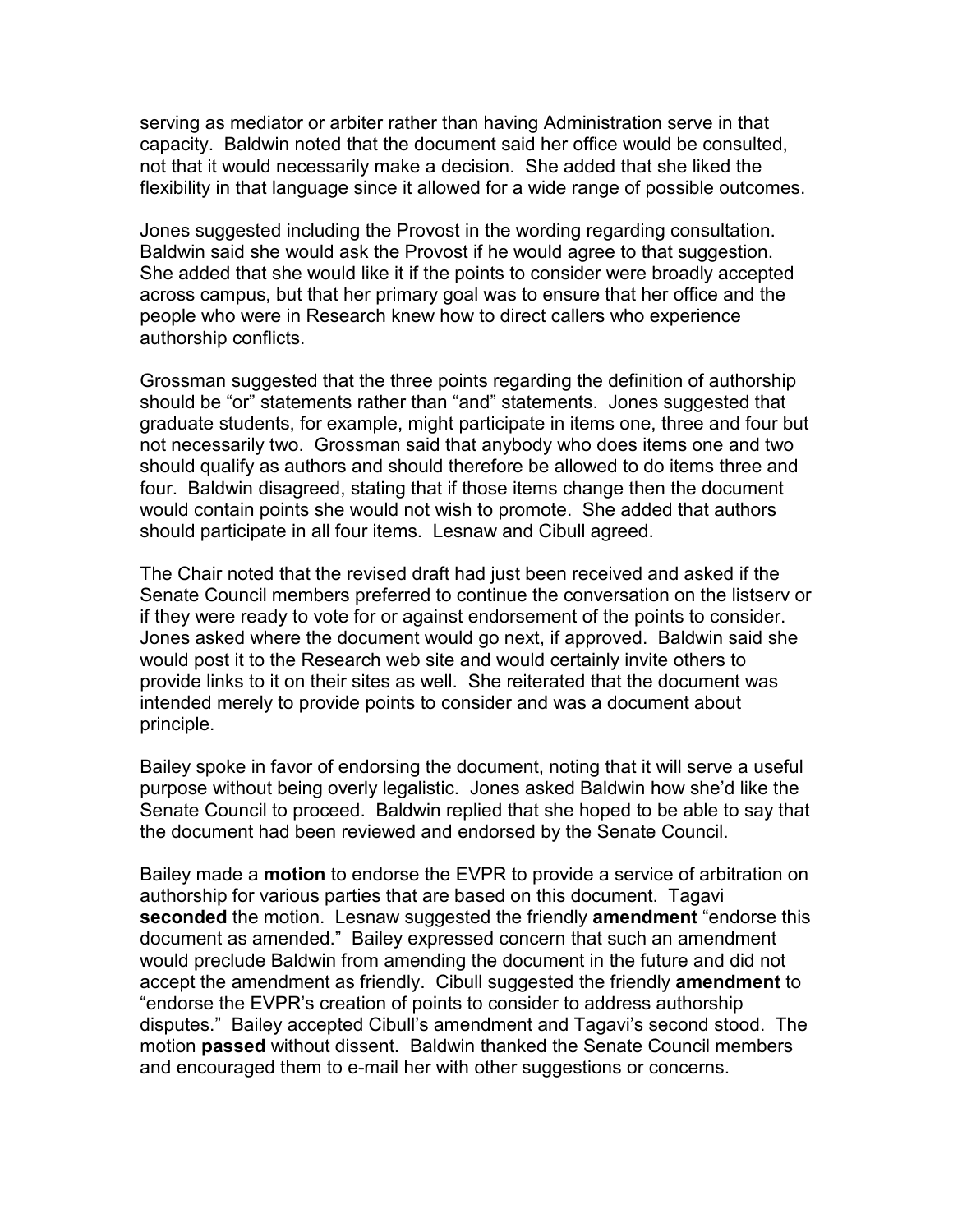### **Other Business**

The Chair reminded the Senate Council members that the chairpersonship of the Institutional Finance and Resource Allocation committee remained undecided. He asked them to please forward nominees to him as soon as possible.

Kennedy asked if the membership of the Ad Hoc Committee on Calendar Revision had been decided. Kaalund reported that Kyle Burns will serve as the other student member. The Chair asked if two Senate Council members would be willing to serve. Grabau and Yanarella will serve as the two Senate Council members and Kennedy and Roy were already appointed to the committee by virtue of the motion to create the committee.

There being no further business, the meeting adjourned at 5:12.

Respectfully submitted by Ernie Yanarella, Chair

Members present: Bailey, Cibull, Dembo, Grabau, Grossman, Jones, Kaalund, Kennedy, Tagavi, Thelin, Yanarella.

Liaisons present: Greissman, Saunier.

Guests present: Baldin, Dietz, Donohue, Ettensohn, Singh.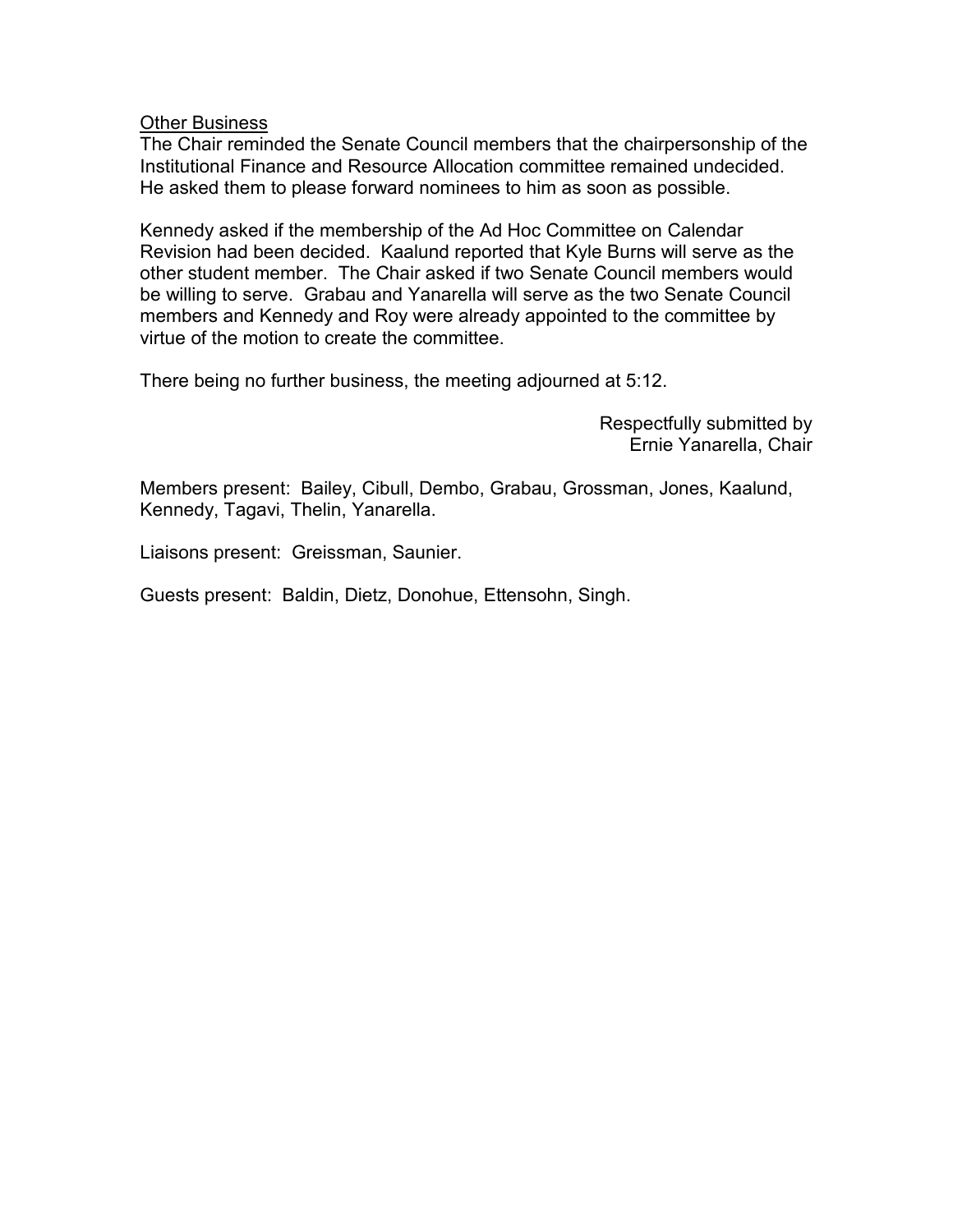# University of Kentucky Authorship Policy

Authorship identifies those individuals who deserve primary ["Primary" means first. There is only one first/primary. From the second ref: "An 'author' is generally considered to be someone who has made substantive intellectual contributions to a published study." I like theirs better.] credit and hold principal responsibility for a published work. Research and other scholarly publications provide an important medium to disseminate findings, thoughts, and analysis to the scientific, academic, and lay communities. Because scholarly activity as evidenced by publication of original work is a major area in which faculty, staff, and students are evaluated for appointment, promotion, tenure, and research funding, the criteria used to determine authorship are of significant concern. This policy is intended to apply to all types of scholarly writing including articles, abstracts, presentations at professional meetings, grant applications, authorship of theoretical and experimental papers, review papers, case histories, book chapters, and books [It is always dangerous to name a few. Perhaps we need an "others" or "etc." here.].

The purpose of the following principles is to help faculty, staff and students navigate authorship issues by expressly defining University of Kentucky's policy on authorship.

Although criteria for authorship vary [From what, between what?], authorship qualifications should be based on meeting the following criteria:

1) substantially contribute to conception and design, or acquisition of data, or analysis and interpretation of data;

2) draft the article or revise it critically for important intellectual content; and

3) final approval by all authors [If not by whom?] of the version to be published.

4) agreement to be named as an author.

 $[(1)$  and  $(2)$  are similar – there are criteria for authorship. (3) and (4) are similar but different from (q) and (2). Mixing them is a bit confusing.]

It should be noted that:

- Acquisition of funding, collection of data [This conflicts with (1) above. What is the difference between acquisition and collection?], or general supervision of the research group, in the absence of any of the above, does not justify authorship.
- All persons designated as authors should qualify for authorship, and all those who qualify should be listed.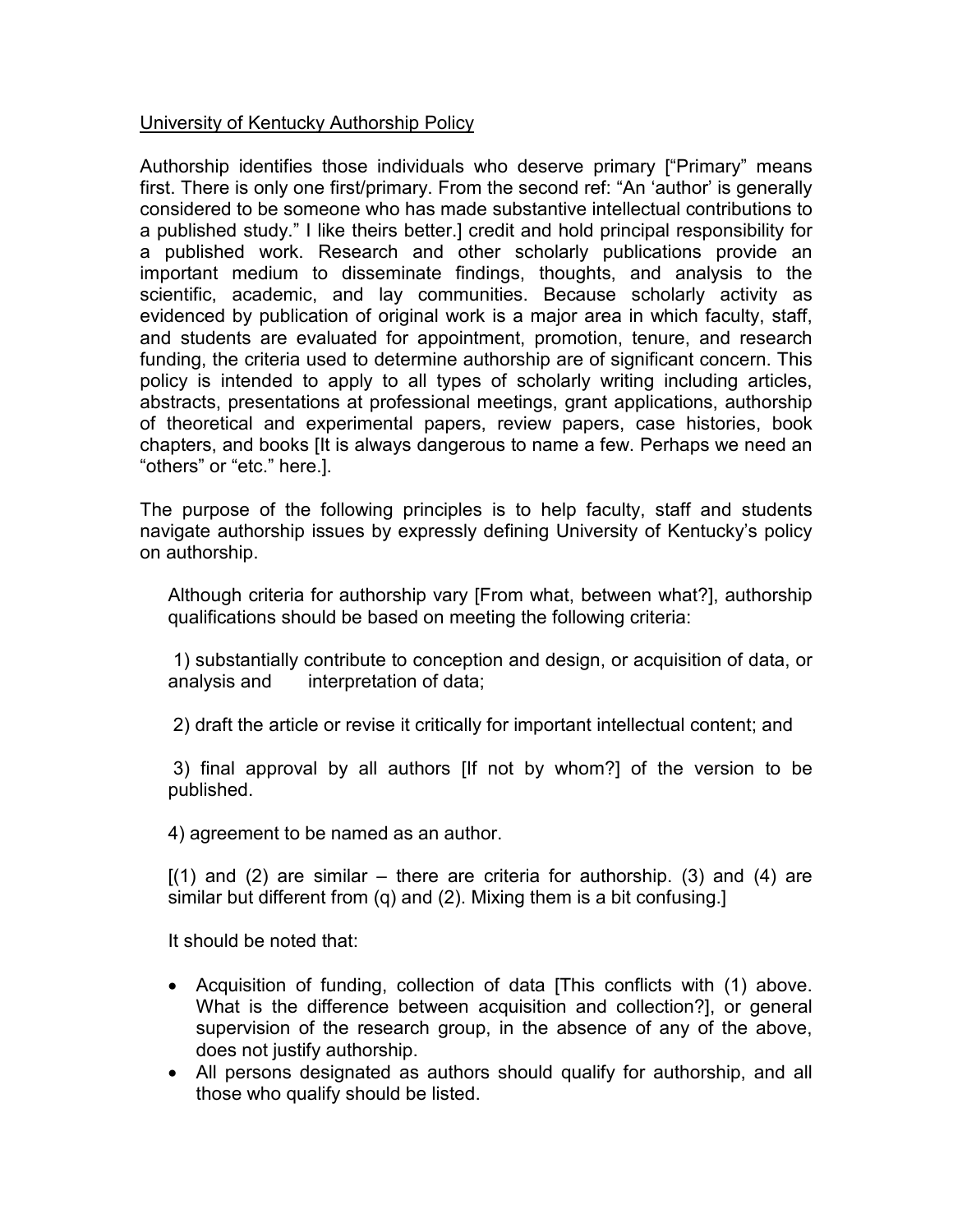• Each author should have participated sufficiently in the work to take public responsibility for appropriate portions of the content.

The order of authorship on the byline should be a joint decision of the co-authors. Authors should be prepared to explain the order in which authors are listed.

This policy does not deal with disputes regarding the order of authorship. It is unfeasible for the University to define the order of authorship. It would not be appropriate to develop any guidelines that should be used in agreeing upon this. Only the coauthors can make informed judgments regarding authorship. If authorship disputes arise and fail to be resolved, the chair(s) and/or center director(s) of the units where faculty have primary [Why primary? Why not the chair of the area of the research? What one of the authors is the chair?] appointments should be consulted in an effort to resolve the dispute. The chairs and center directors will attempt to arbitrate a solution but failing that will refer the matter to respective dean(s) whose decision will be final. [Or else what? What if the author(s) do not follow the dean's decision?] In the event more than one dean is involved and an agreement cannot be reached, the matter will be referred to the Executive Vice President for Research for a final decision. [Is this decision final too?] [From the second ref below: "The order of authorship on the byline should be a joint decision of the co-authors. Authors should be prepared to explain the order in which authors are listed." What if the Deans decision is rejected by all but one co-author? By accepting the Dean's decision, we are violating the rule mentioned in the second reference.]

Authorship disputes do not, by themselves, constitute research misconduct and, as such, are not governed by the University of Kentucky's Research Misconduct Policy.

The University of Kentucky's requirements are [Or "derived from" or "in part derived from"? ] excerpted from [is this accurate? Everything here is from these two?]):

Authorship Task Force (2000): Is it time to update the tradition of authorship in scientific publications? Council of Science Editors (formerly Council of Biology Editors)

[http://www.councilscienceeditors.org/services\\_ATF.shtml](http://www.councilscienceeditors.org/services_ATF.shtml) DOES NOT WORK

International Committee of Medical Journal Editors (ICMJE) **"**Uniform Requirements for Manuscripts Submitted to Biomedical Journals**"**. The current document (updated October 2001) on line at [http://www.icmje.org/index.html.](http://www.icmje.org/index.html) [There is an Oct 2004 version.]

\*\*\*\*\*\*\*\*\*\*\*\*\*\*\*\*\*\*\*\*\*\*\*\*\*\*\*\*\*\*

Here are some issues that have not been addressed: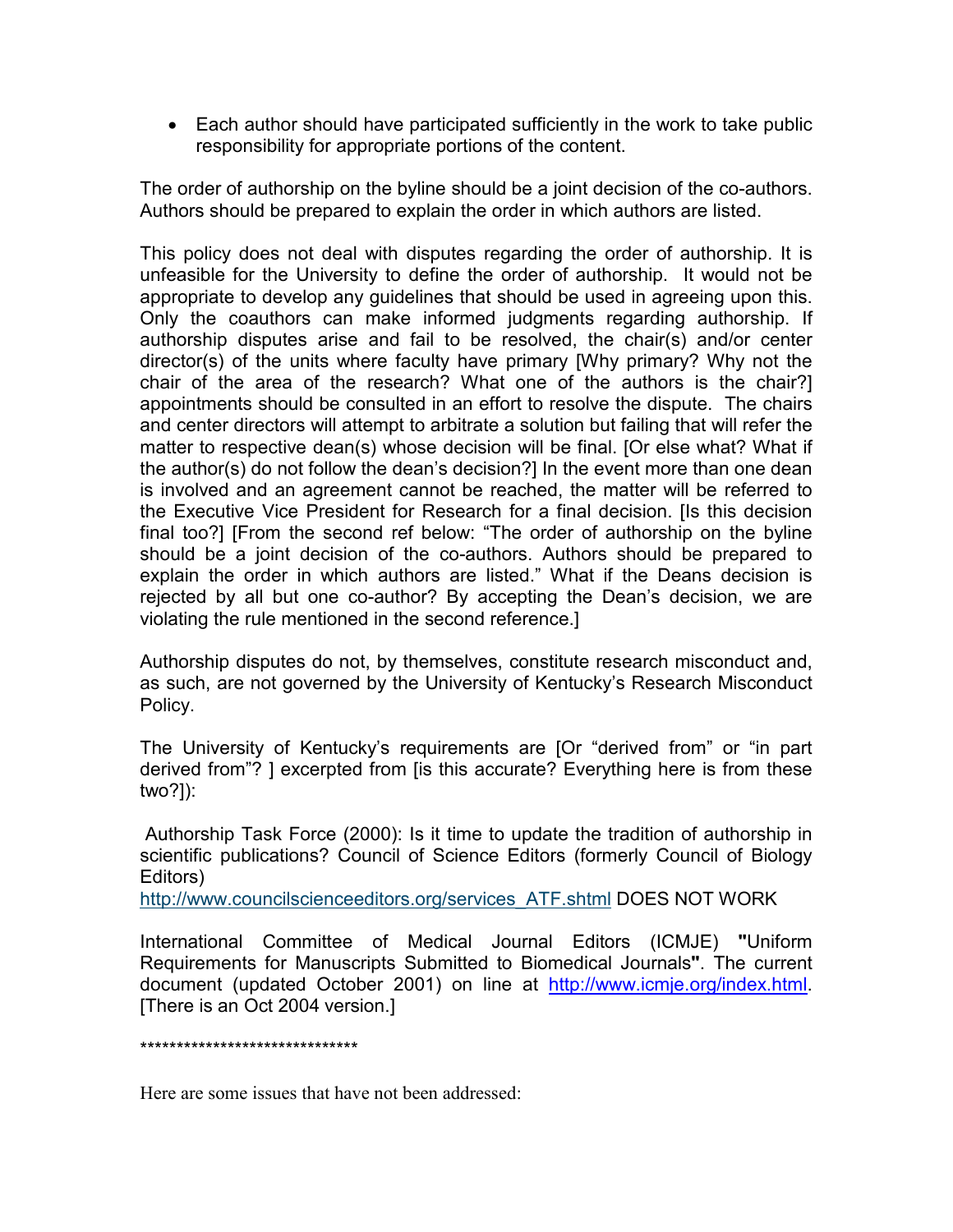From: http://gradfile.fgsro.ualberta.ca/current/guideauthor.html

For manuscripts derived from thesis work, the student normally would be the first or senior author (if there were multiple individuals contributing to the work).

From the same source:

Over the years, various standards or criteria for authorship have been proposed and defined. Many journals and journal editors now accept the basic criteria defined by Ed Huth (1986 Ann Int Med 104:269-274): 1) All authors should have made a substantial contribution to the conception, design, analysis, or interpretation of data; 2) they should have been involved in writing and revising the manuscript for intellectual content; and 3) they should have approved the final draft and be able to defend the published paper. Those who have made other contributions to the work (such as data collection without interpretation) or only parts of the above criteria should be credited in the acknowledgements, but not receive authorship.

It seems the references used here took their idea from this 1986 publication. Should we not give the correct credit, especially in a policy governing authorships? :-)

Also I found this wonderful source: from Harvard University:

<http://www.hms.harvard.edu/integrity/authorship.html>

Here are some good excerpts:

2. Everyone who has made substantial intellectual contributions to the work should be an author. Everyone who has made other substantial contributions should be acknowledged.

5. One author should take primary responsibility for the work as a whole even if he or she does not have an in-depth understanding of every part of the work.

[I think the above is very important and missing from our policy.]

6. This primary author should assure that all authors meet basic standards for authorship and should prepare a concise, written description of their contributions to the work, which has been approved by all authors. This record should remain with the sponsoring department.

[Some more…]

1. The authors should decide the order of authorship together.

[I was surprised to see this…so perhaps it is not that bad. :-)]